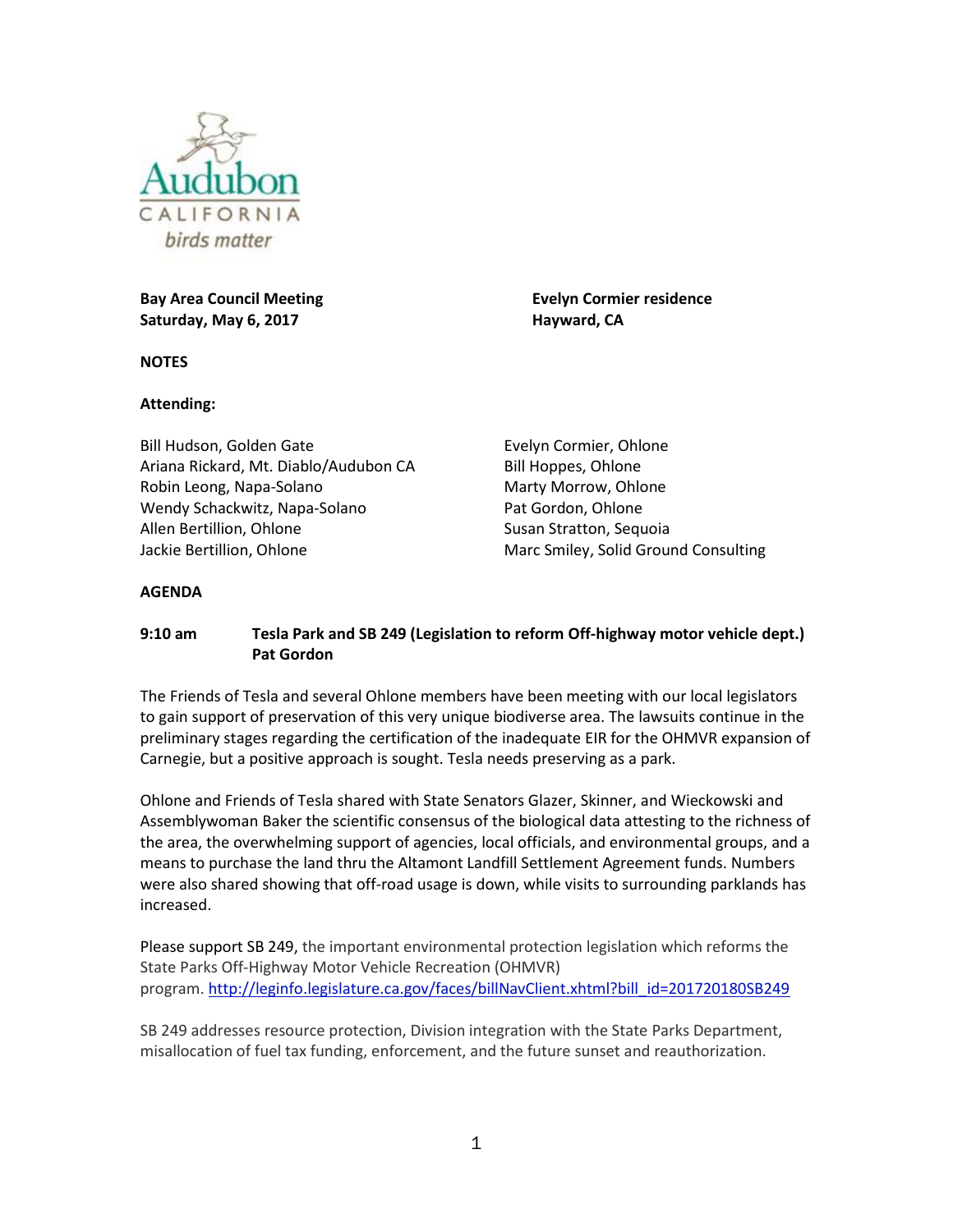Friends of Tesla Park and many organizations in the alliance support this legislation. We encourage you to support SB 249 and to contact your assembly member and senator to urge that they support SB 249 as it progresses through the legislature. For more information, please visit the Friends of Tesla Park website:<http://www.teslapark.org/>

## **10:10 am Report on Audubon California board meeting Wendy Schackwitz, Napa-Solano Audubon**

The Audubon California (AC) Board of Directors met in San Diego on the 9th and 10th of March 2017. The location was selected because of its proximity to the Salton Sea, which is the focus of a great amount of work by AC due to its critical importance to migrating birds and because the amount of water available for the sea will be drastically reduced beginning in 2018. Audubon is joining with many other government and non-governmental organizations (NGOs) to address the environmental consequences of this reduction. We also acknowledged that the population and political power is concentrated in the southern half of California.

Mike Lynes addressed the group on 2017 policy priorities. The NAS response to the presidential election is to remain a centrist organization and a partner for conservation success with birds as the common ground. NAS has listed 10 national priorities for the coming year, which you can read about at [http://www.audubon.org/news/the-future-audubons-conservation-work-under](http://www.audubon.org/news/the-future-audubons-conservation-work-under-new-administration)[new-administration.](http://www.audubon.org/news/the-future-audubons-conservation-work-under-new-administration) For Audubon California, priorities fall into four main policy areas: Water, Climate, Endangered Species and Public Lands. We will fight bad laws and policy while supporting science-based planning.

Salton Sea Summit for Audubon chapters – December 2 & 3

# **10:45 am Assessing the Chapter Capacity Building program Marc Smiley, Solid Ground Consulting**

**11:45 am Education Programs (Youth Birding, classes, docents) Each chapter share success stories and lessons learned**

**Napa-Solano** – started with small grants, first thing was doing a CBC 4 Kids. Teachers were key for them. Another way to find partners is to contact environmental clubs at school. Teachers who run clubs are very motivated to do projects with their kids. Chapter has a bluebird box monitoring program at one school.

Source of funding - Wildlife Conservation Commission. Each county has one and grants are between \$600 - \$10,000. Chapter uses funds to hire someone to run education programs. Usually find a young person who is looking for resume experience and can devote more time to running program and establishing partnerships.

**Golden Gate** – Anthony DeCicco, Full-time education person, raises his own funds for programs.

**Ohlone** – Outreach aspect, taking education table to different events. Possible collaboration with SFBBO. Poster contest – "Habitat is home." Very time-consuming.